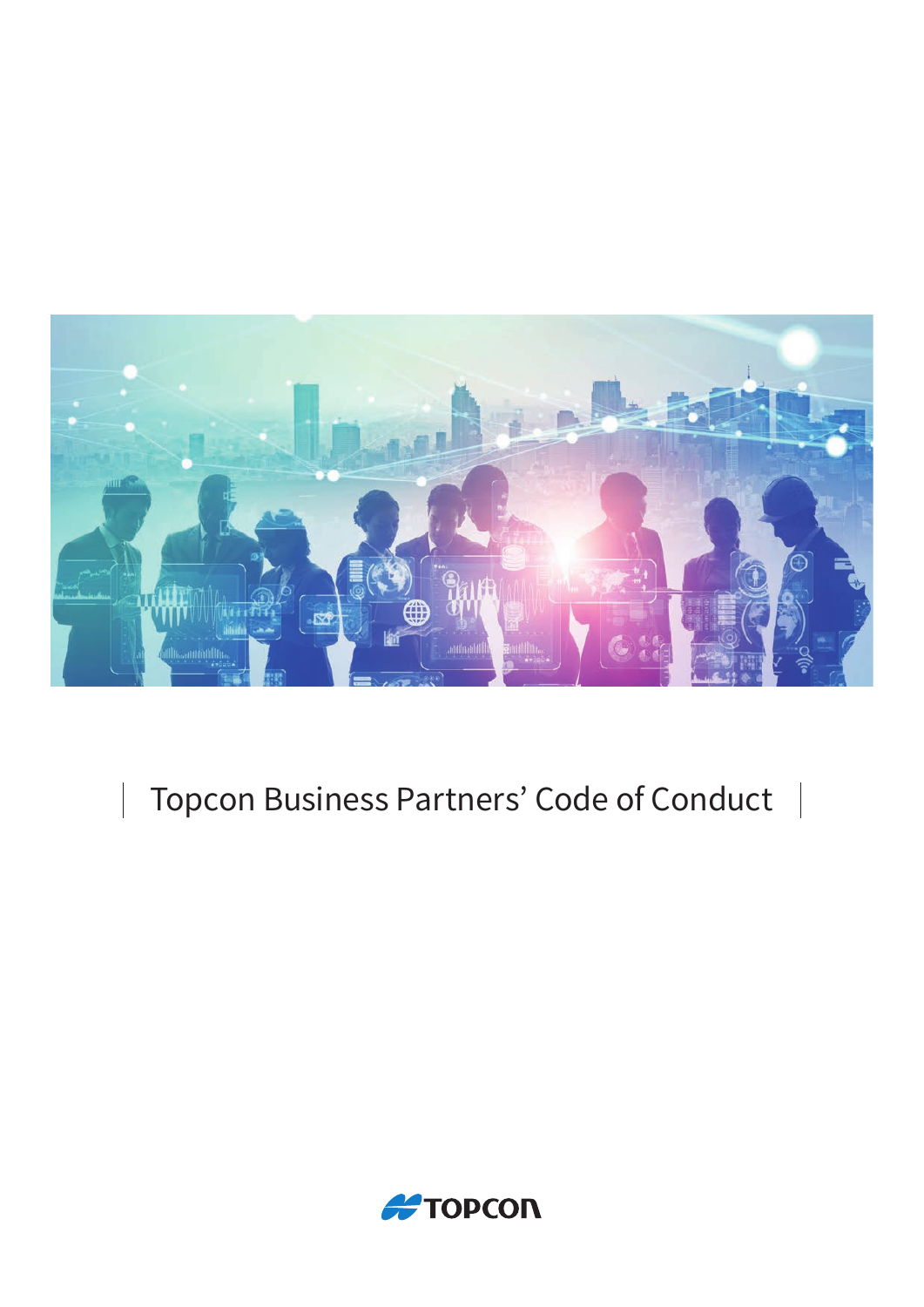

# **TOPCON WAY**

## – Corporate Identity –

Topcon contributes to enrich human life by solving the societal challenges within healthcare, agriculture and infrastructure.

### – Corporate Identity –

Topcon focuses on leading-edge technology to provide new value through innovation and manufacturing.

Topcon respects diversity and acts as a global company.

Topcon places the utmost priority on compliance and continues to be a trustworthy partner to all stakeholders.



Topcon for **Human** Life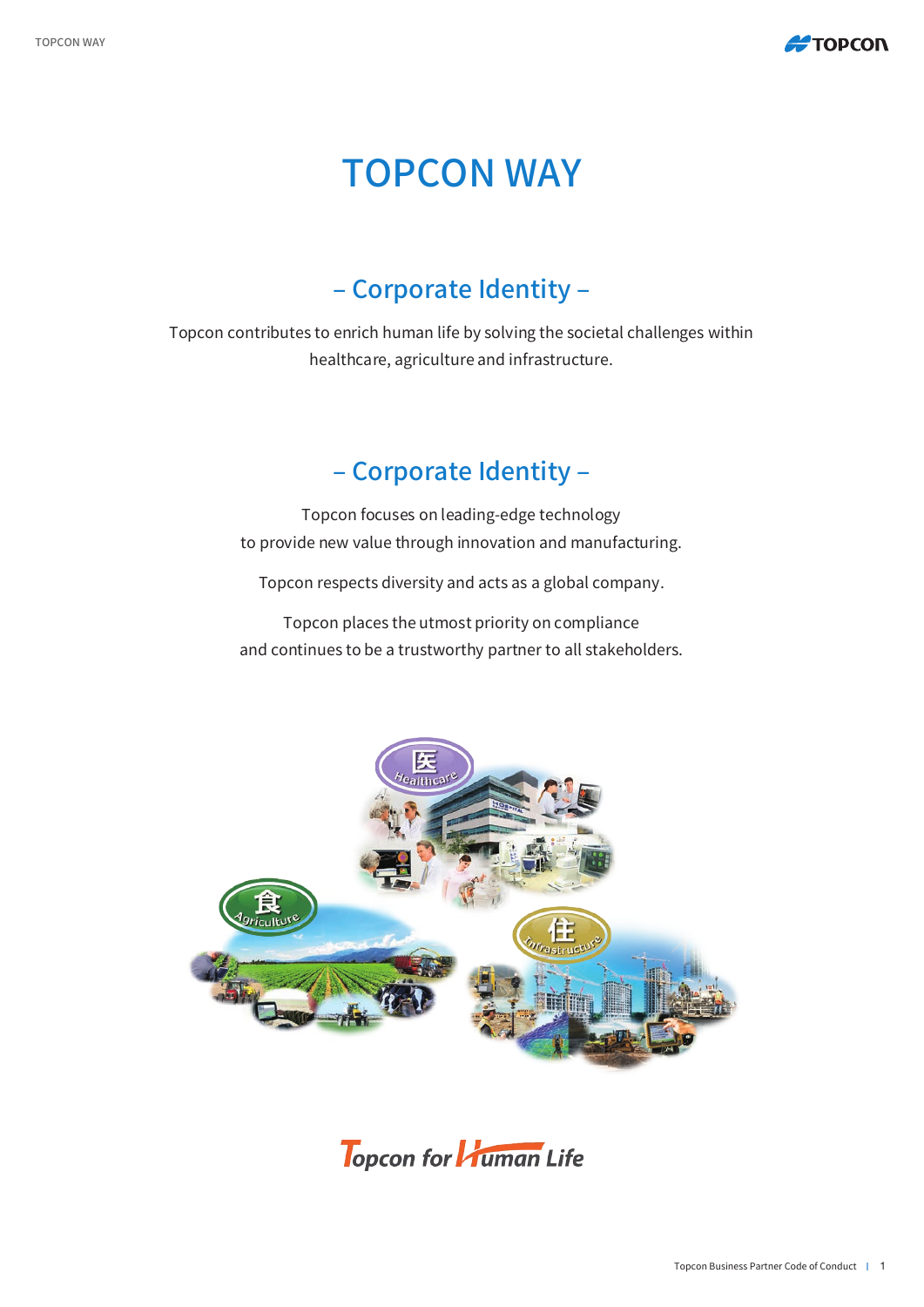

### Index

### CHAPTER 1

### Labor and Human Rights

- 1.1 Child Labor
- 1.2 Forced Labor
- 1.3 Harassment
- 1.4 Working Hours and Wages
- 1.5 Freedom of Association and Respect for Collective Bargaining

### $\vert$  CHAPTER 2  $\vert$

**Health and Safety** 

### $\vert$  CHAPTER 3  $\vert$

Environment

#### $\vert$  CHAPTER 4  $\vert$

### **Fair Business Practices**

- 4.1 Anti-Corruption
- 4.2 Conflict of Interest
- 4.3 Prevention of money laundering
- 4.4 Competition Law
- 4.5 Export Control
- 4.6 Insider Trading
- 4.7 Company's Records, Disclosures
- 4.8 Conflict Minerals
- 4.9 Quality Assurance

#### CHAPTER 5

#### Assets

- 5.1 Confidential Information
- 5.2 Intellectual Property
- 5.3 Personal Information

#### $\vert$  CHAPTER 6

### Being a Good Corporate Citizen

CHAPTER 7

### **Audit/Report**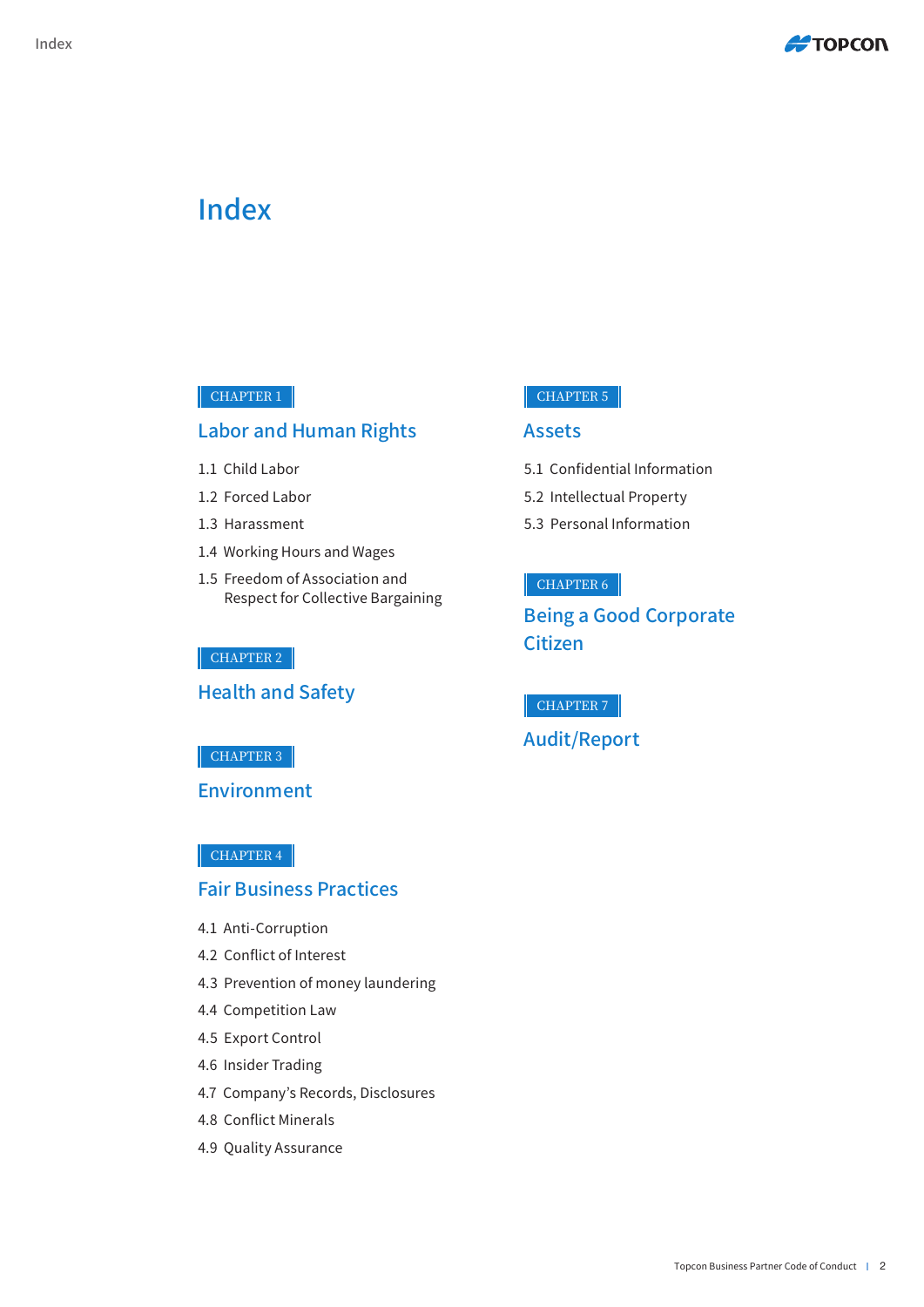

## INTRODUCTION

ual companies, that the Topcon Group contributes to enrich human life by solving presses the Topcon Group's highest values and transcends nationalities & individclared within the Topcon Group's top philosophy of "TOPCON WAY," which ex-Topcon Corporation and its affiliated companies (the "Topcon Group") have declares that the Topcon Group will continue to be a company that is a trustworthy social challenges within healthcare, agriculture and infrastructure, and also departner to all stakeholders by conducting its business with high ethical standards and integrity.

The Topcon Group has endorsed and expressed its support for the United Nations Global Compact, which is in line with the direction of the TOPCON WAY, and is working on priority issues to achieve the SDGs (Sustainable Development Goals) adopted at the United Nations Summit in 2015. In order to make these activities more effective, the support and cooperation of suppliers, vendors, distributors, agents, subcontractors, consultants, and all other companies and organizations (hereinafter referred to as "Business Partners") are essential.

To this end, the Topcon Group has established this "Business Partners' Code of Conduct" (hereinafter referred to as this "Business Partners' Code"), which clearly tice. We would like to ask all Business Partners to understand the purpose of this states the items that the Topcon Group expects Business Partners to put into prac-Business Partners' Code and to comply with it.

> April 1, 2022 **Topcon Corporation**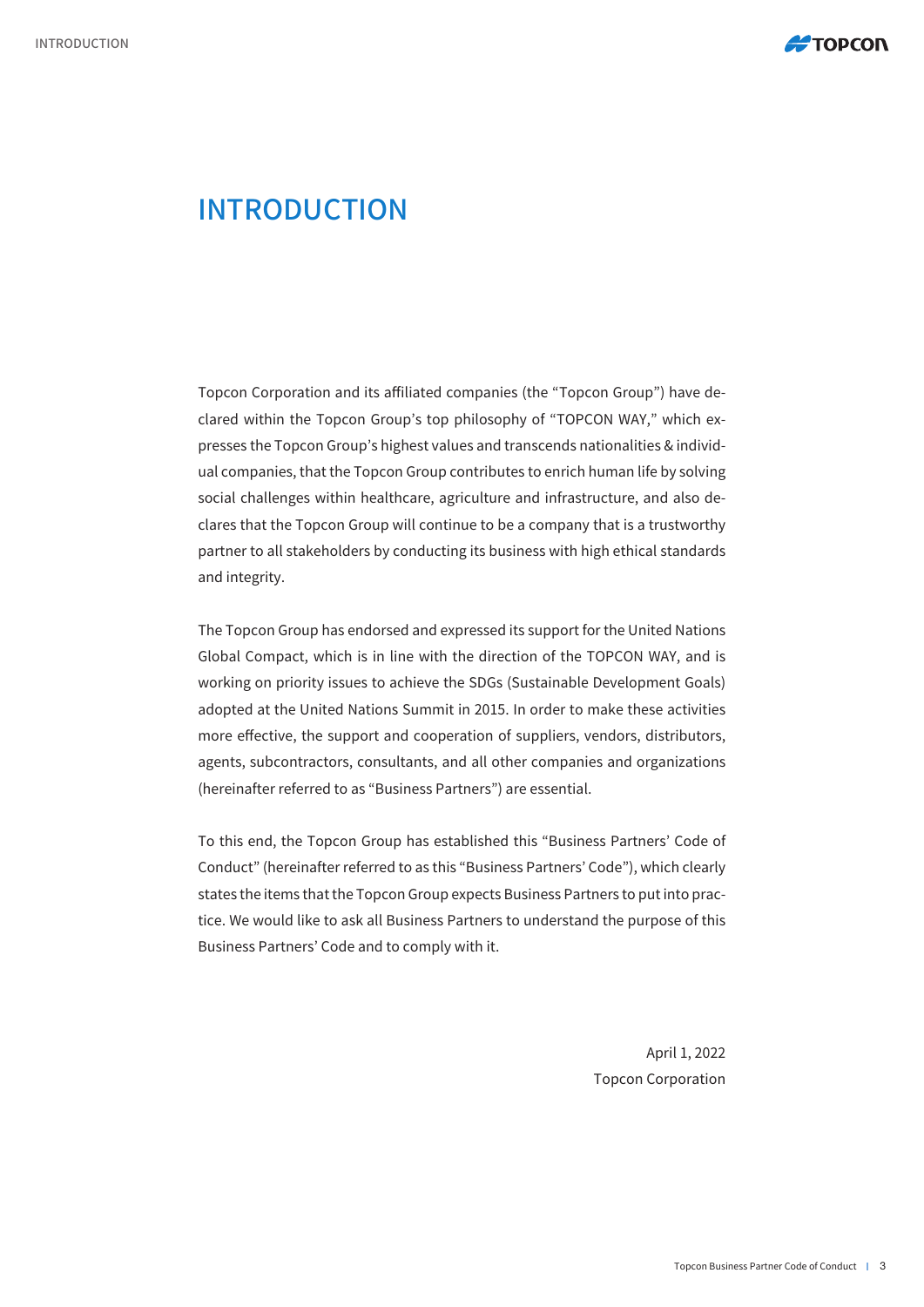



## CHAPTER 1 | Labor and Human Rights

ity. The Topcon Group expects Business Partners to treat employees fairly and equally in accordance with local laws, The Topcon Group believes that all workers should be treated with dignity, respect, humanity, and fairness and equalregulations, international standards regarding labor and employment, the United Nations Universal Declaration of Human Rights and core conventions of the International Labor Organization, and to comply with the following:

### 1.1 Child Labor

- imum Age for Admission to Employment Convention), under the minimum age for employment as defined Mo person under the age of 15 years (or under the age of 14 years in countries where permitted under the Minby local law, or under the age of completion of compulsory schooling shall be employed.
- Do not allow young people under the age of 18 to engage in work that could jeopardize their health, safety, or morals.

#### 1.2 Forced Labor

- Do Not use slave labor, forced labor, human trafficking, sexual exploitation, or other involuntary labor.
- Do Not retain, damage, conceal, or confiscate employees' passports, work permits, or other identification or immigration documents, or restrict their access to such identifications and documents.

#### 1.3 Harassment

- spected and free from harassment, sexual abuse, corporal punishment, mental or physical coercion, verbal Respect the diversity of employees and strive to maintain a work environment in which all individuals are reabuse, and the threat of such abuse.
- Prohibit unlawful or unfair discrimination/harassment based on race, color, religion, sex, sexual orientation, gender identity, nationalities, ethnicity, social origin, cultural background, age, disability, military service experience, political beliefs, marital or pregnancy status, etc.
- $\bullet$  Provide equal opportunity in employment and business.
- . Prohibit retaliation against employees who, in good faith, report non-compliance or other concerns.

#### 1.4 Working Hours and Wages

- Ensure that employees' working hours do not exceed the limit on regular and overtime hours provided by all applicable laws and regulations, and shall provide employees with rest periods, holidays and paid vacations in accordance with all applicable laws and regulations.
- Employees shall be paid wages and benefits (including regular and overtime wages) in accordance with all applicable laws and regulations.

#### 1.5 Freedom of Association and Respect for Collective Bargaining

ciation, membership or non-membership in labor unions, and the right to collective bargaining. • Respect the rights of employees protected by all applicable laws and regulations, including freedom of asso-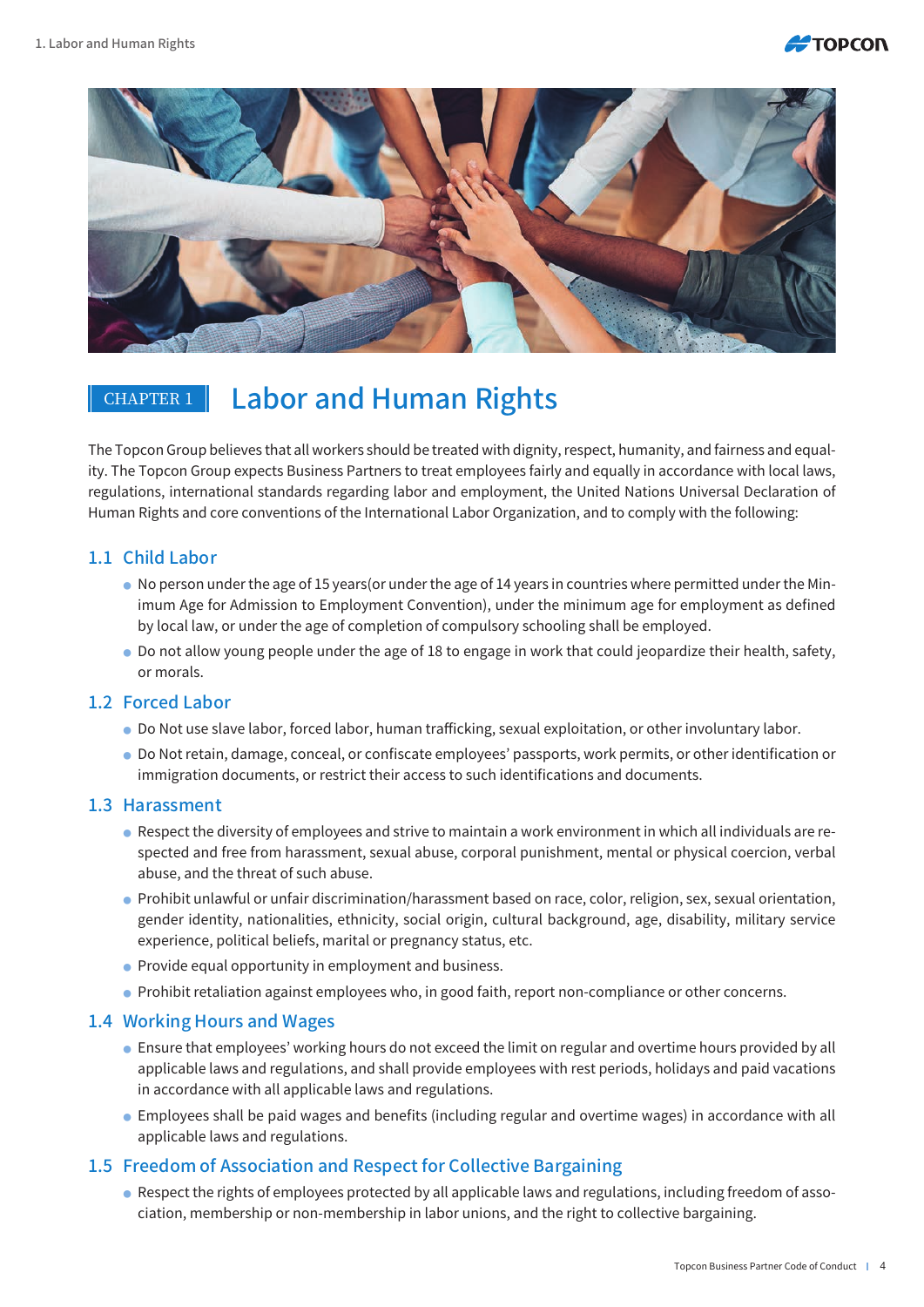



## $CHAPTER 2$  Health and Safety

Ensuring health and safety is important in order to maximize employee performance and avoid accidents in the workplace. Business Partners should take the following appropriate health and safety measures:

- Establish and maintain a safe and hygienic work environment.
- Provide necessary and sufficient education and training on safe work practices.
- Be familiar with and comply with all health and safety laws, regulations, and policies.
- Take steps to avoid the dangerous or hazardous conditions and limit the potential for accidents to occur.
- Always give top priority to the safety, and physical and mental health of employees, and be prepared for pandemics and disasters.

### CHAPTER 3 **Fnvironment**

The Topcon Group considers environmental issues to be one of the most important management issues, and is working to increase the use of renewable energy electricity and reduce greenhouse gas emissions. In addition to these activities, we aim to realize a sustainable society by contributing to the reduction of the environmental impact of society as a whole through the provision of environment conscious products that take into consideration their life cycles. In order to achieve this goal, the Topcon Group asks Business Partners to conduct their business in an envi-<br>ronmentally friendly manner and especially comply with the following items:

- $\bullet$  Comply with all applicable environmental laws and regulations
- Contribute to the realization of a sustainable society by conducting our business activities in consideration ment, procurement, manufacturing, supply, transportation, storage of goods, and provision of services. of the global environment in all aspects of our business processes, including product planning and develop-
- Promote environmental protection and conservation of natural resources, and minimize the impact of our business on the environment.
- Obtain and maintain all permits and licenses required by applicable laws and regulations, and will register and report as necessary.
- Proactively engage in activities to protect the global environment, such as reducing the use of regulated chemical substances, reducing and recycling waste, and saving energy.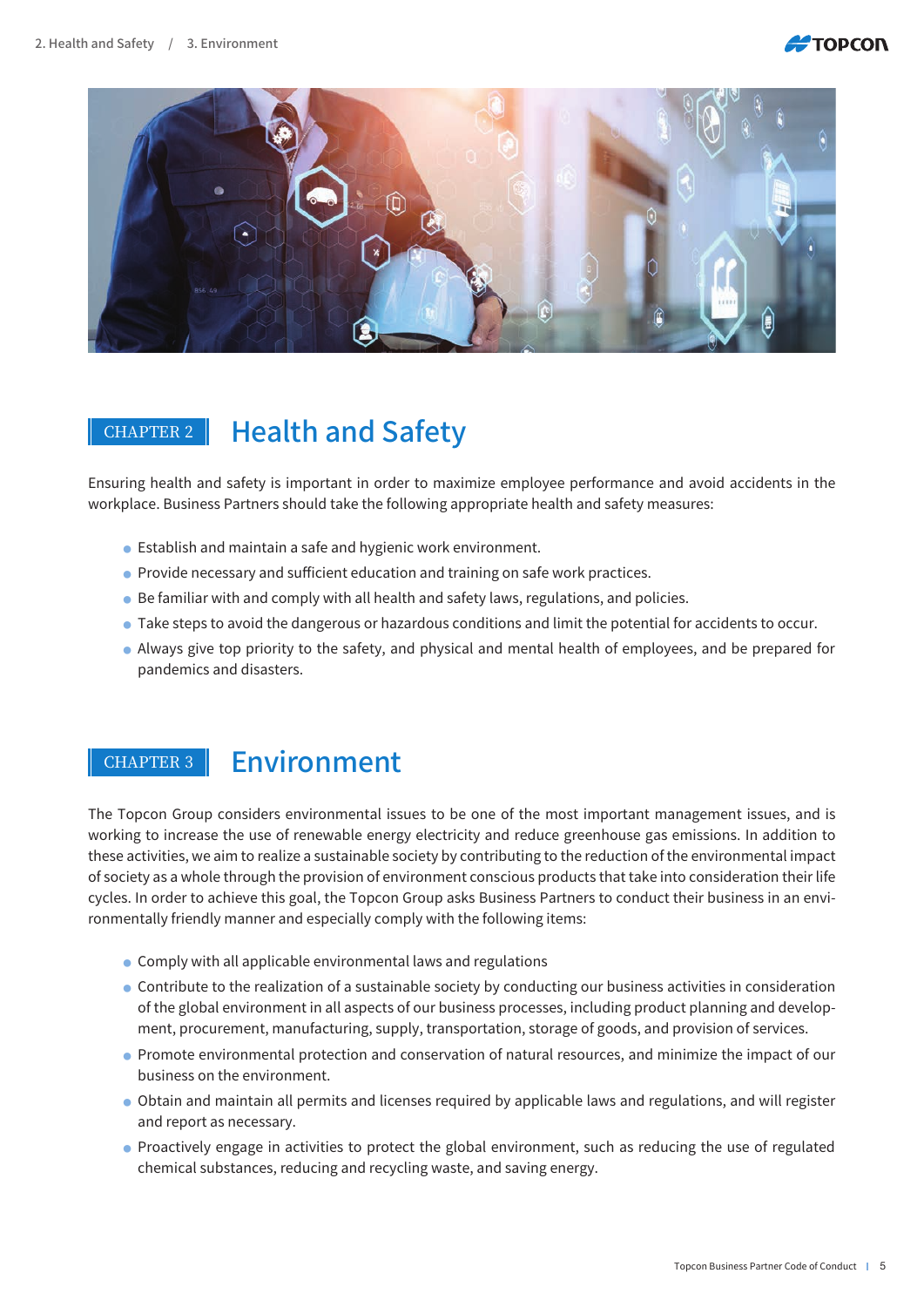



## CHAPTER 4 | Fair Business Practices

Complying with applicable laws and regulations and industry rules and conducting business activities in an ethical ity on compliance and continues to be a trustworthy partner to all stakeholders. This chapter describes some of the and sincere manner are important factors in earning the trust of society. The Topcon Group places the upmost priormost important compliance matters that Business Partners should observe.

### 4.1 Anti-Corruption

Bribery and other types of corruption have become an international issue as a factor that jeopardizes the sustainable development of society and the rule of law, and each country and region has established its own anti-corruption law. The Topcon Group has adopted a policy of fair, transparent and free competition and proper trade, and prohibits and does not tolerate bribery, corruption, extortion, and embezzlement in any way. Business Partners shall comply with not only all applicable anti-corruption laws and regulations but also the following:

- Do Not offer or accept improper benefits or bribes that violate laws, regulations, or sound business practices.
- Do Not offer bribes, kickbacks, or other improper payments, or any gifts, entertainment, or other things of value that would compromise or appear to compromise a person's ability to make objective and fair business decisions.
- Do Not offer nor promise to offer gifts, loans, entertainment or other things of value to government officials and other public employees or their family members for the purpose of obtaining improper benefit.

### 4.2 Conflict of Interest

Business Partners shall avoid possible or threatened conflicts between their personal interests and those of the Topcon Group. Business Partners shall not provide gifts or entertainment to the Topcon Group officers, employees or their family members for the purpose of influencing the Topcon Group's decision making or obtaining business or maintaining business relationship with the Topcon Group, or for any other purpose beyond what is reasonable.

### 4.3 Prevention of money laundering

ing and strengthening criminal organizations and encouraging organized crime and terrorism. Therefore, we must Money laundering is a serious criminal activity that can threaten the security and tranquility of society by maintainbe careful not to be involved in money laundering, either directly or indirectly. Business Partners should comply with laws and regulations related to money laundering and anti-terrorism, and conduct business with reliable business partners who are engaged in legitimate business activities.

#### **4.4 Competition Law**

The competition law is one of the important economic laws that has been introduced in many countries and regions around the world, which stipulates rules that we must comply with in order to promote free and fair competition for the purpose of sound development of the market economy. Business Partners must comply with the applicable ments, whether written or oral, with competitors on matters related to bidding or matters that may affect competi-<br>tion in the marketplace (price, quantity, territory, etc.). competition laws of each country and region. Business Partners must not exchange information or make arrange-<br>ments, whether written or oral, with competitors on matters related to bidding or matters that may affect compet competition laws of each country and region. Business Partners must not exchange information or make arrange-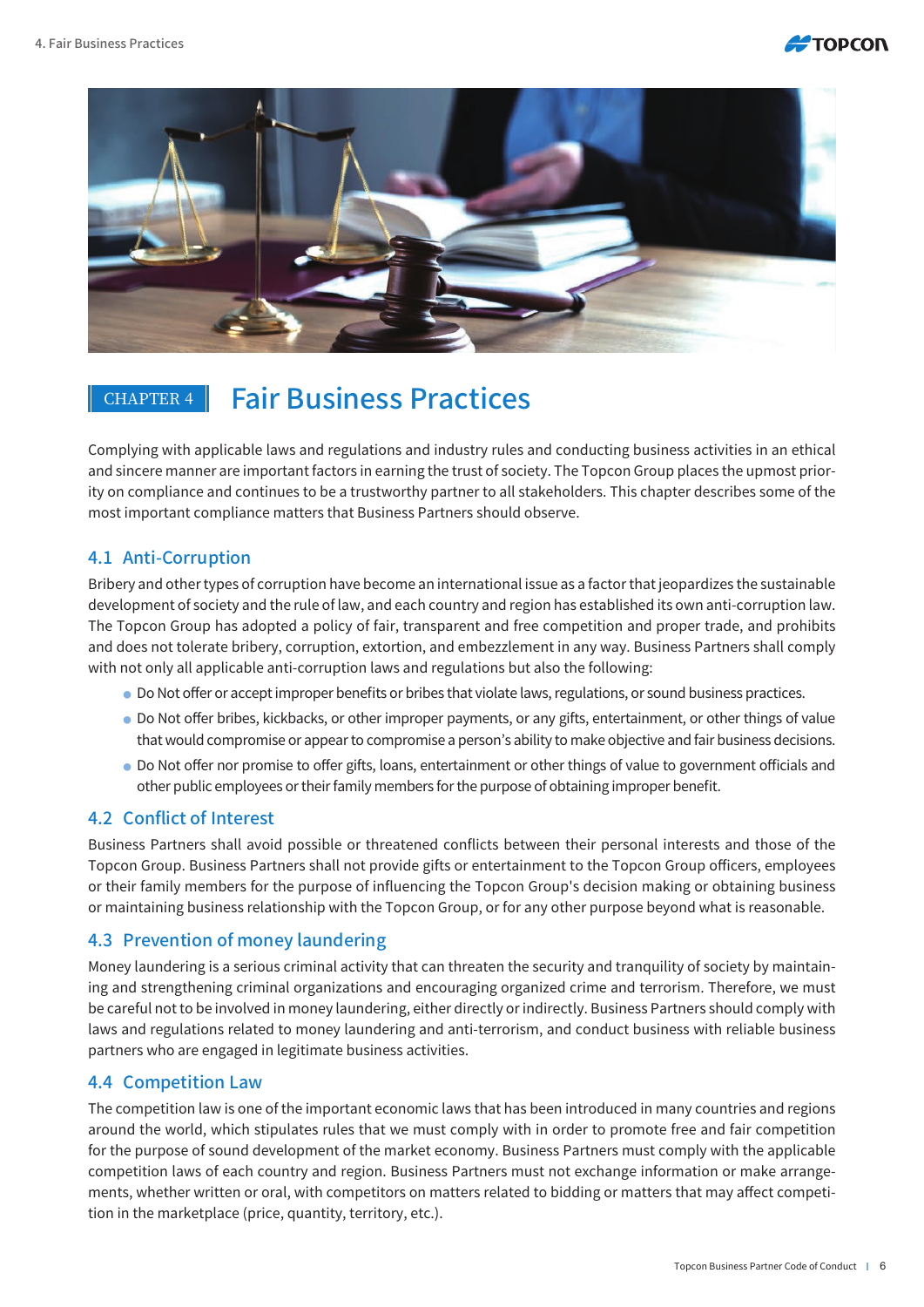

### 4.5 Export Control

port control laws and regulations. These laws regulate cross-border transactions of goods, services, technology and In order to maintain and enhance international peace and security, countries around the world have developed exdata (hereinafter referred to as "Export Goods", and impose embargoes on countries, individuals, and organizations that threaten peace and security. Business Partners must ensure that they comply with the above laws and regula-<br>tions and take the necessary measures.

Business Partners must ensure that their partners, end users or other recipients are not included in the list of denied persons subject to sanctions prepared in accordance with applicable laws and regulations. Business Partners must follow appropriate export procedures when exporting Export Goods regulated by applicable laws and regulations.

### 4.6 Insider Trading

Business Partners may receive important non-public information of the Topcon Group or other companies in the course of the transactions with the Topcon Group. Business Partners shall make sure that the officers, employees or other related persons of themselves and their business partners, who are involved in transactions with the Topcon Group, comply with laws and regulations concerning insider trading, and shall make sure that they do not directly or indirectly trade stocks or other financial instruments of the Topcon Group or other companies based on such non-public information.

### 4.7 Company's Records, Disclosures

Business Partners must comply with generally accepted accounting principles. Financial statements and records of financial status, results of operations, and cash flows must be complete and accurate. These records should be legible, clear, and should reflect actual transactions and payments.

### 4.8 Conflict Minerals

"Conflict Minerals" such as tin, tungsten, tantalum, and gold produced in conflict areas (where political instability and armed forces commit inhumane acts such as massacring, abducting, assaulting, and enslaving local civilians) are sources of funding for armed groups and has become an international problem. Business Partners shall take appropriate measures to prevent the illegal procurement and use of such Conflict Minerals and goods made from Conflict Minerals.

#### 4.9 Quality Assurance

From the customer's perspective, the Topcon Group is committed to fulfill its responsibilities as a company by doing the best to improve quality at every stage from development, manufacture, sales and after-sales service, and by tial for the Topcon Group to provide high quality and safe products and services. Business Partners are requested to continuing to strive to provide more reliable products and services. The cooperation of Business Partners is essenensure that their products and services meet the quality and safety standards set forth by the applicable laws and regulations of all countries and regions in which they operate, and to establish an appropriate quality management system in accordance with the standards set forth in the contract with the Topcon Group.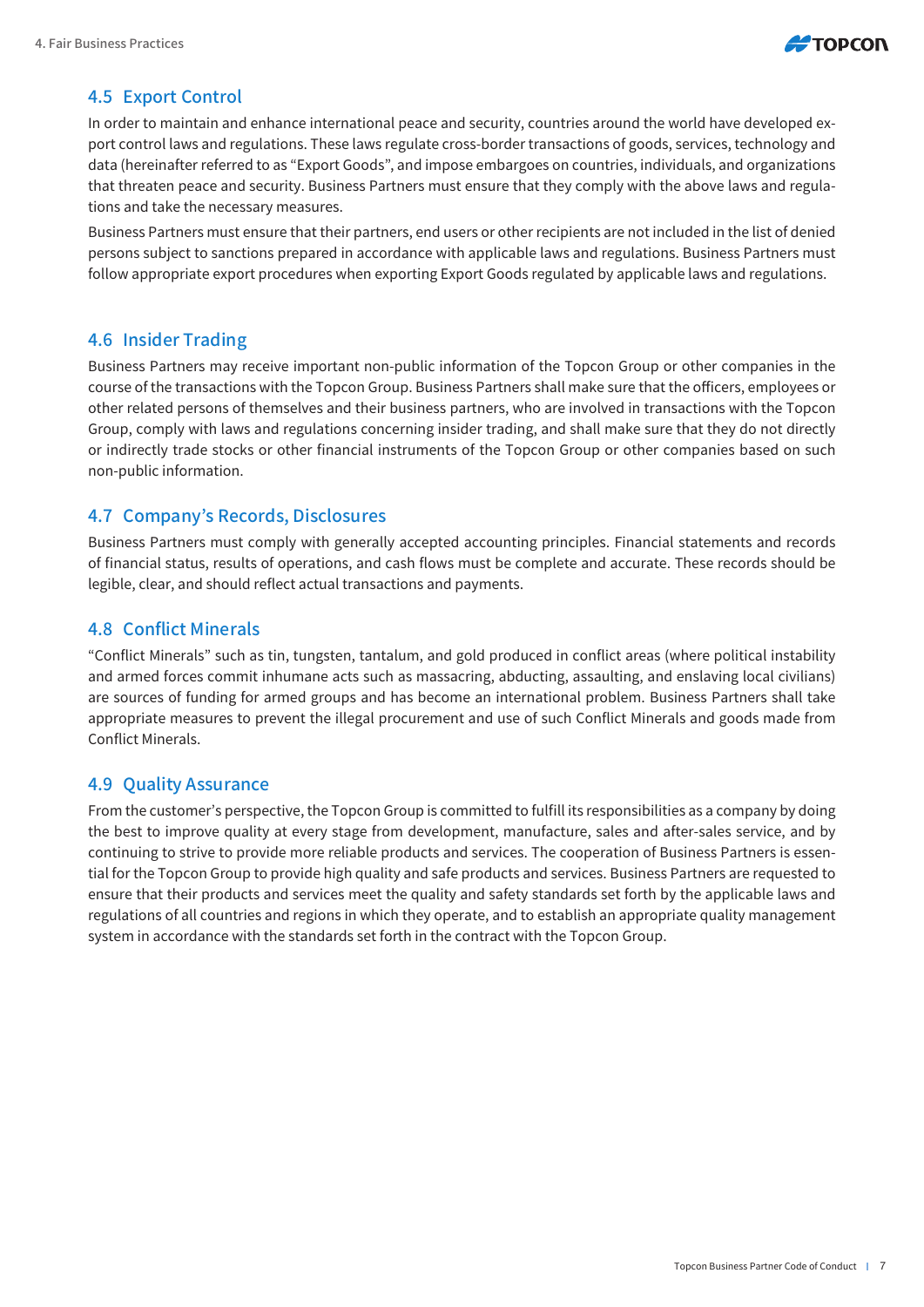



### CHAPTER 5 | Assets

In the course of conducting business with Business Partners, the Topcon Group may disclose tangible or intangible assets of the Topcon Group or its business partners to Business Partners. Such assets shall be used in accordance with the conditions and methods specified by the Topcon Group. In particular, with regard to invisible assets such as confidential information and personal information, please handle them in the following manner.

### **5.1 Confidential Information**

Business Partners shall protect the confidential information of the Topcon Group and its business partners. Such confidential information may be used only for the purpose of the business with the Topcon Group, and shall not be disclosed to any other party without the permission of the Topcon Group. In addition, if Business Partners intend to disclose the confidential information of others to the Topcon Group or use such others' confidential information for the business with the Topcon Group, Business Partners must obtain the prior consent of the said others.

### 5.2 Intellectual Property

Intellectual property such as patents, utility models, designs, trademarks, copyrights and trade secrets is one of the closed or learned, in connection with transactions with the Topcon Group as follows: most valuable assets. Business Partners shall protect the intellectual property of the Topcon Group or others, dis-

- $\bullet$  Use the intellectual property only in accordance with the business purpose and the license conditions autho-<br>rized by the Topcon Group.
- Do not obtain, use or disclosure of the intellectual property in any unauthorized manner.
- $\bullet$  Notify the Topcon Group immediately if you become aware that another party is using the intellectual property of the Topcon Group in an unauthorized manner.

### **5.3 Personal Information**

In recent years, personal information protection laws have been introduced and strengthened in many countries and regions around the world, and strict rules have been established for the acquisition, use, storage, provision, deletion, and disposal of personal information. When handling personal data in relation to transactions with the Topcon Group, Business Partners shall comply with the applicable laws and regulations and to handle it in an ap-<br>propriate manner.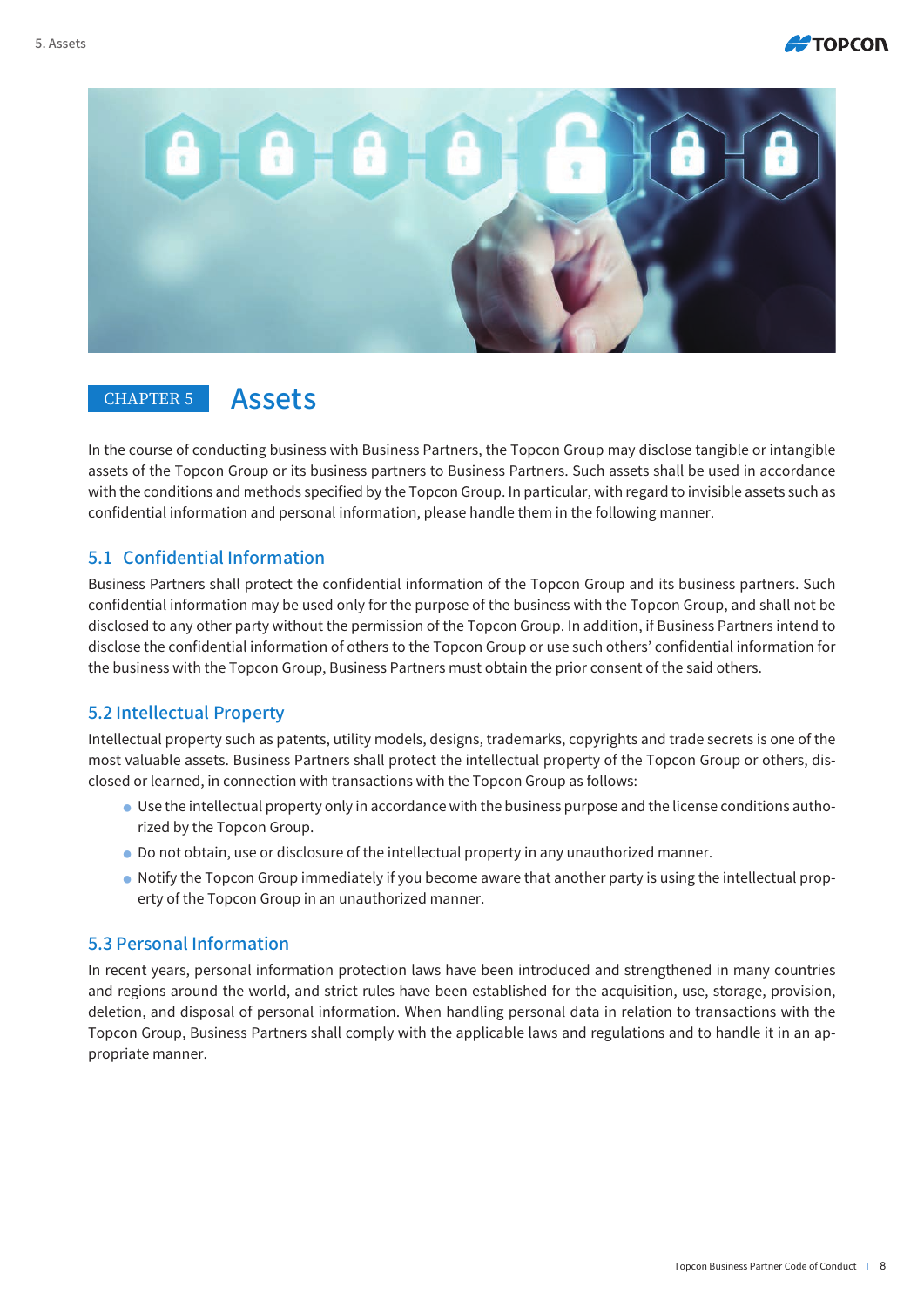



## CHAPTER 6 Being a Good Corporate Citizen

As a member of society, the Topcon Group believes that it has a responsibility to understand the issues faced by local and international communities and to contribute to solving them through its business activities. The Topcon Group continues to strive for the realization of a sustainable society and expects Business Partners to make efforts to realize such society through the following activities:

- As a member of the local community, contribute to the development and improvement of the local community.
- . Promote initiatives and activities that reflect the United Nations Sustainable Development Goals (SDGs).
- Confront antisocial forces and related groups that threaten the order and safety of civil society resolutely, and have no relationship with them.

### CHAPTER 7 | Audit/Report

ness Partners shall maintain all necessary documentation to demonstrate compliance with this Business Partners' To ensure compliance, the Topcon Group may audit Business Partners' facility with or without advance notice. Busi-Code and shall make available to the Topcon Group, at its request. If any violation is found in any of the items specified in this Business Partners' Code, the Business Partners are required to promptly take remedial and corrective action. The Topcon Group may terminate the business relationship with Business Partners if a serious violation is found, or if the Topcon Group determines that the violation has not been corrected within a reasonable period of time.

### Revision of the Code of Conduct

This Business Parnters' Code is subject to revision in accordance with changes in laws, regulations and current trends. The latest version can be viewed on Topcon's website.